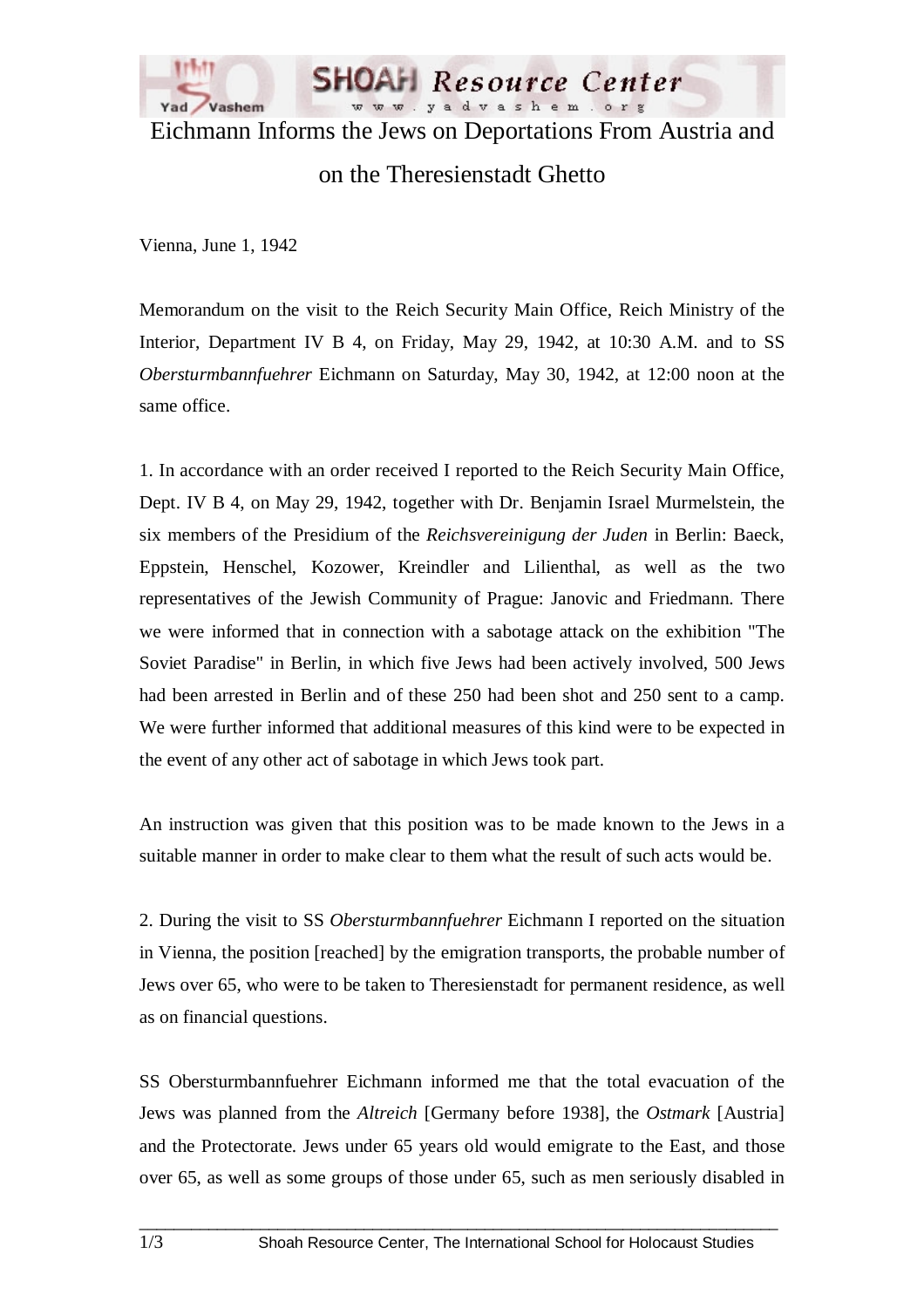

the War, and those who received medals in the World War, etc., would be sent to Theresienstadt for permanent residence.

Resource Center

yadvashem.org

In accordance with the Regulation of February 16, 1942, the Czechs living in Theresienstadt must leave the locality by May 31, 1942, so that the entire area of the city will be available for the Jews. After this a start will be made on transporting the Jews designated for permanent residence there. The administration of the city is to be carried out independently by the Council of Jewish Elders (*Judenaeltestenrat*). In addition to the old people, several thousand young people are to remain there in order to carry out necessary work in the city and countryside (about 640 (?) acres of land are available) and to look after the old people.

Institutions necessary for the maintenance of the Jews are also to be set up or, where possible, existing institutions will be enlarged. According to the instructions of the Council of Elders the Jews will be accommodated partly in the existing large barracks, or privately in the houses. A part will be catered for in communal kitchens, and a part privately. In addition to personal luggage of up to 50 kgs. per person, a large quantity of equipment and furniture for apartments and dormitories, as well as tools, are to be sent to Theresienstadt. The number of items of this type will be decided on each occasion by the Central Office for Jewish Emigration in Vienna, in accordance with the freight cars available.

Special importance will be accorded to the provision and maintenance of sanitary installations. Good doctors and nurses will go to Theresienstadt to look after the health of the Jews and, in particular, to prevent epidemics. This will also to a large extent be the task of the Council of Elders.

The financial maintenance of the Jewish population settled in Theresienstadt will be provided by the funds of the three organizations, the Reichsvereinigung der Juden in Berlin, and the Jewish Communities of Vienna and Prague. These organizations in general have considerable funds at their disposal.

 $\_$  ,  $\_$  ,  $\_$  ,  $\_$  ,  $\_$  ,  $\_$  ,  $\_$  ,  $\_$  ,  $\_$  ,  $\_$  ,  $\_$  ,  $\_$  ,  $\_$  ,  $\_$  ,  $\_$  ,  $\_$  ,  $\_$  ,  $\_$  ,  $\_$